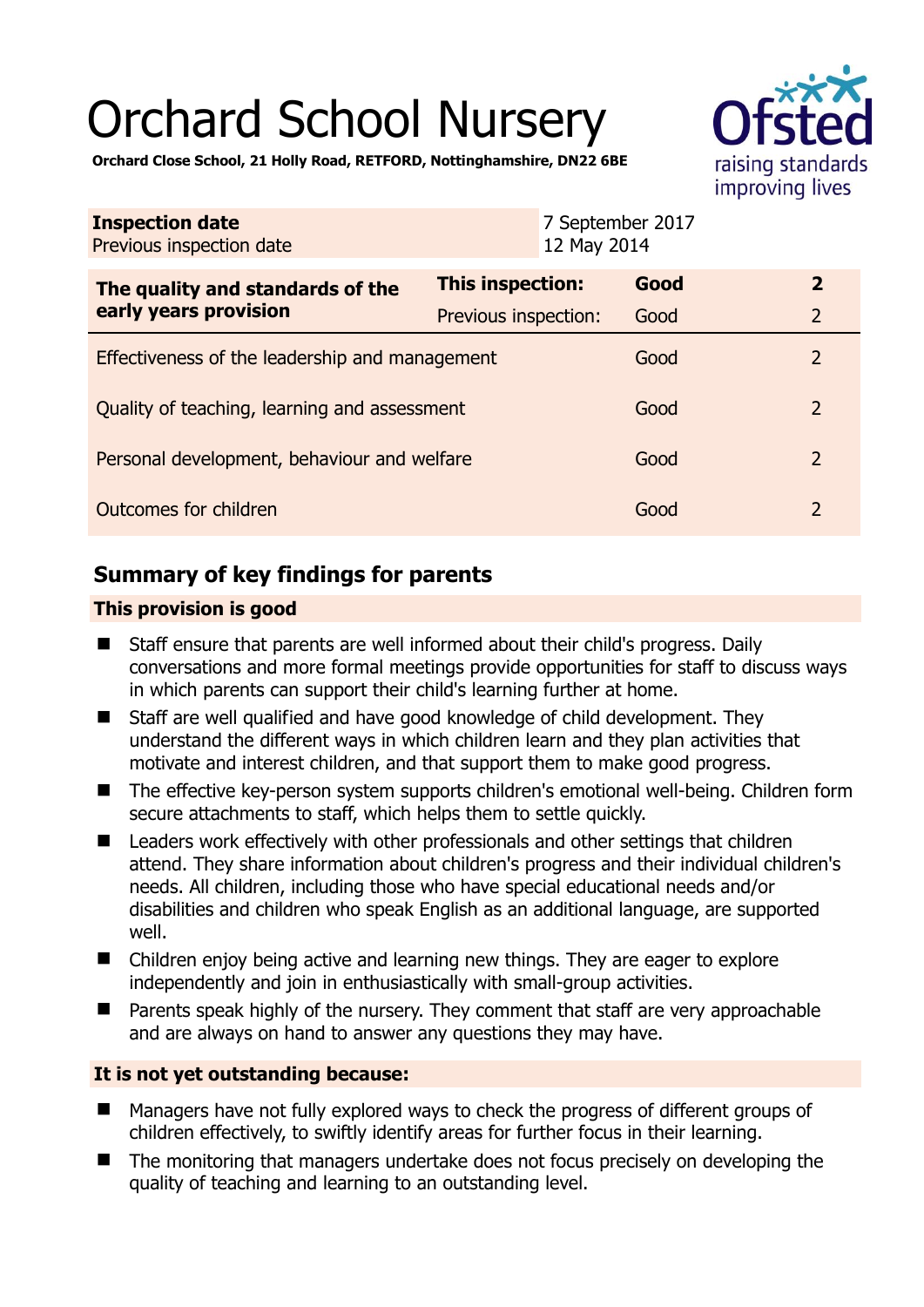## **What the setting needs to do to improve further**

#### **To further improve the quality of the early years provision the provider should:**

- develop strategies to analyse the achievement of different groups of children and ensure they make the best progress possible in their learning
- extend the current monitoring procedures and focus more sharply on developing the quality of teaching and learning to the highest level.

#### **Inspection activities**

- The inspector observed the quality of teaching during activities indoors and outdoors, and assessed the impact this has on children's learning.
- The inspector completed a joint observation with the nursery manager.
- The inspector spoke to staff and children at appropriate times during the inspection.
- The inspector held a meeting with the manager. She looked at relevant documentation and evidence of the suitability of staff working in the nursery.
- The inspector spoke to a small number of parents and took account of parents' views in written form during the inspection.

#### **Inspector**

Jane Rushby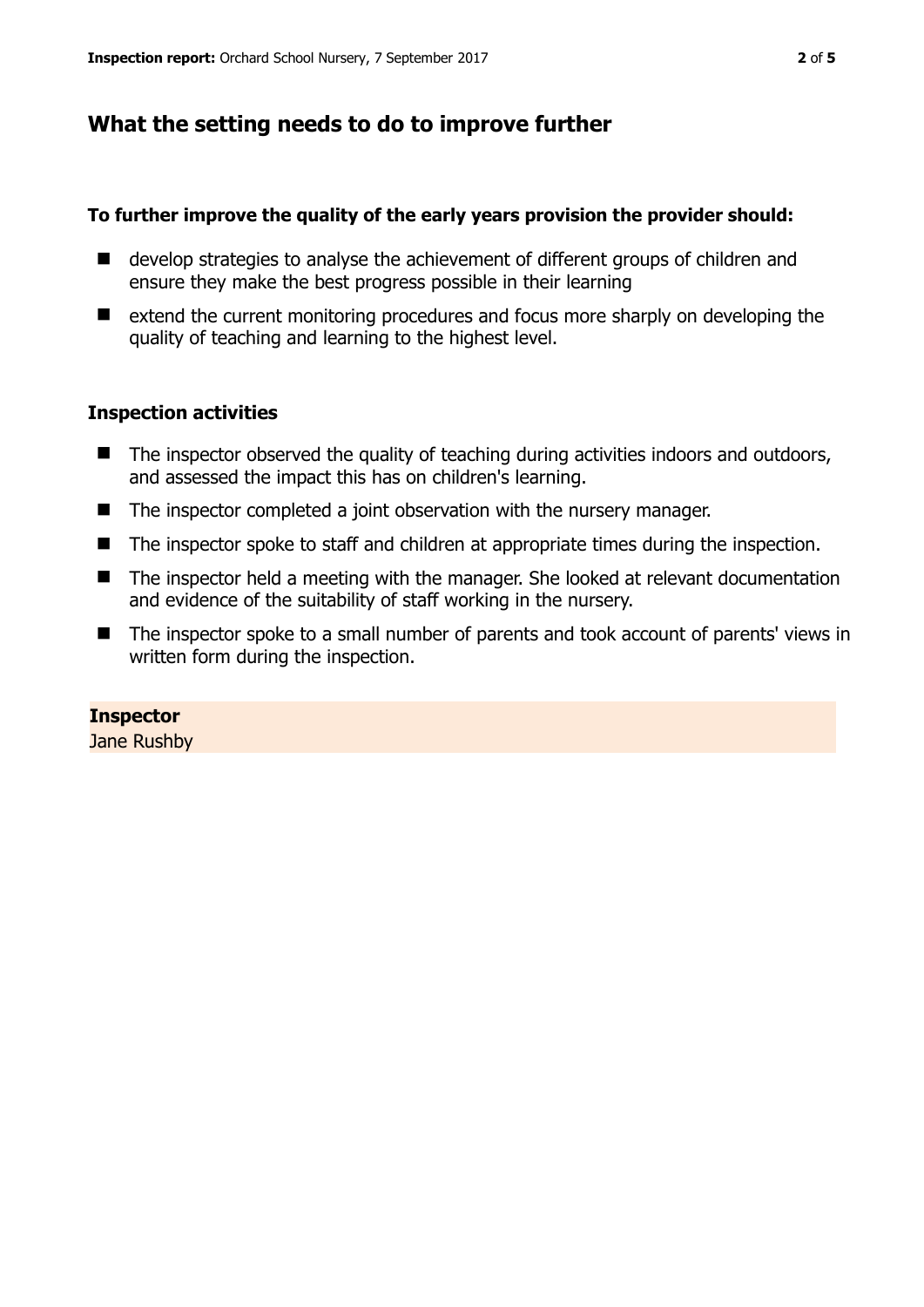# **Inspection findings**

#### **Effectiveness of the leadership and management is good**

Safeguarding is effective. The manager and staff have a secure understanding of child protection matters. They fully understand the actions to take, including reporting any concerns about staff behaviour, to help keep children safe. Staff recruitment procedures are thorough to help ensure that staff are suitable to work with children. Managers and staff routinely assess risks and take effective measures to minimise hazards, to help keep children safe from harm. The management team is motivated and strives to offer a highquality service. Staff are happy, efficient and work well together as a team. They use selfevaluation and action plans well to target and address areas for improvement. Staff share ideas and successfully support each other throughout the day to meet each child's needs. Supervision meetings with the manager help to improve aspects of staff practice.

#### **Quality of teaching, learning and assessment is good**

Staff effectively observe and assess children's learning. Staff and managers monitor the progress of individuals to help identify any gaps in learning. Children's communication skills are promoted very well. Staff speak clearly and develop extended conversations with children. They purposefully engage with children at their level. This helps to focus children's attention and supports their concentration. Children show a keen interest in books. They listen attentively to stories that staff read with good expression. Children have great fun using magnifying glasses to search for bugs. They explore under logs and in the growing area, and become very excited when they find woodlice, slugs and worms. Children use their imaginative and sensory skills, such as when enjoying making shapes with the play dough.

#### **Personal development, behaviour and welfare are good**

Children behave well, develop positive relationships and show that they feel secure and settled. Staff focus well on helping children to learn about safe and healthy lifestyles, to support their well-being successfully. Children's care needs are met well. Children learn to wash their hands before eating and they benefit from a choice of healthy foods and drinks at mealtimes. They enjoy being sociable and communicative at lunchtime, developing valuable life skills as they sit together with staff. Children are physically active on a daily basis and they use a wide range of equipment outdoors. Older children have weekly swimming lessons that help to develop their physical skills and confidence in their abilities, and that contribute to keeping them safe around water.

## **Outcomes for children are good**

Children are active and curious learners. They make choices about what they would like to play with. Children develop good mathematical skills and count spontaneously as they play. They display good levels of confidence and self-esteem. By the time they go to school, most children can write their name and recognise letters and the sounds they represent. Children are developing the skills needed for their future learning and for their move on to school.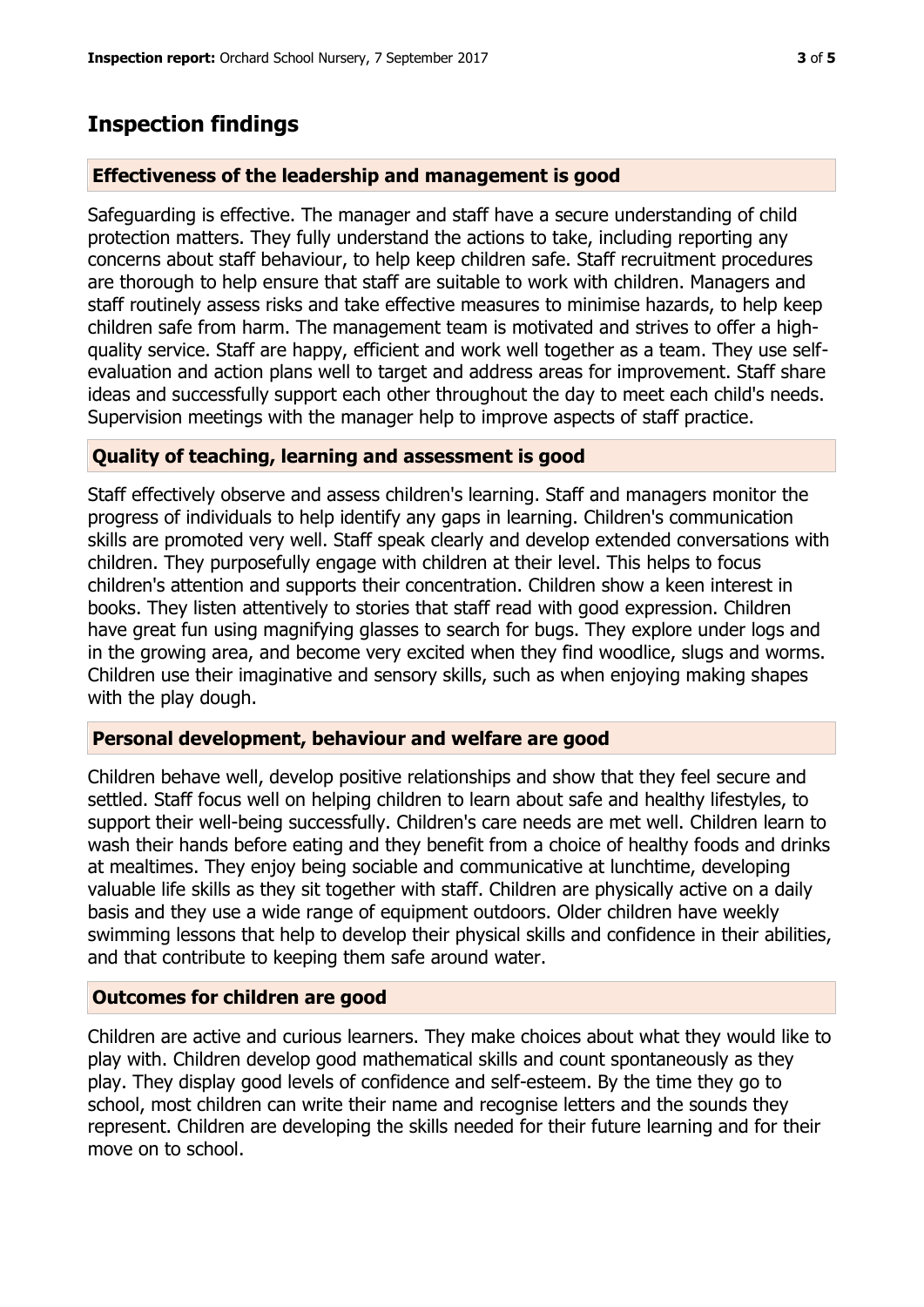# **Setting details**

| Unique reference number                             | EY355338                                                                             |  |
|-----------------------------------------------------|--------------------------------------------------------------------------------------|--|
| <b>Local authority</b>                              | Nottinghamshire                                                                      |  |
| <b>Inspection number</b>                            | 1088023                                                                              |  |
| <b>Type of provision</b>                            | Full-time provision                                                                  |  |
| Day care type                                       | Childcare - Non-Domestic                                                             |  |
| <b>Registers</b>                                    | Early Years Register, Compulsory Childcare<br>Register, Voluntary Childcare Register |  |
| Age range of children                               | $2 - 4$                                                                              |  |
| <b>Total number of places</b>                       | 36                                                                                   |  |
| Number of children on roll                          | 21                                                                                   |  |
| Name of registered person                           | Sandra Mary Fox                                                                      |  |
| <b>Registered person unique</b><br>reference number | RP904409                                                                             |  |
| Date of previous inspection                         | 12 May 2014                                                                          |  |
| <b>Telephone number</b>                             | 01777 700486                                                                         |  |

Orchard School Nursery registered in 2007. The nursery is registered to provide funded early years education for two-, three- and four-year-old children. It is open from 8.30am until 4pm, Monday to Friday, during school term time. There are four members of staff employed to work with children. Of these, all four hold appropriate early years qualifications at level 3.

This inspection was carried out by Ofsted under sections 49 and 50 of the Childcare Act 2006 on the quality and standards of provision that is registered on the Early Years Register. The registered person must ensure that this provision complies with the statutory framework for children's learning, development and care, known as the early years foundation stage.

Any complaints about the inspection or the report should be made following the procedures set out in the guidance 'Complaints procedure: raising concerns and making complaints about Ofsted', which is available from Ofsted's website: www.gov.uk/government/organisations/ofsted. If you would like Ofsted to send you a copy of the guidance, please telephone 0300 123 4234, or email enquiries@ofsted.gov.uk.